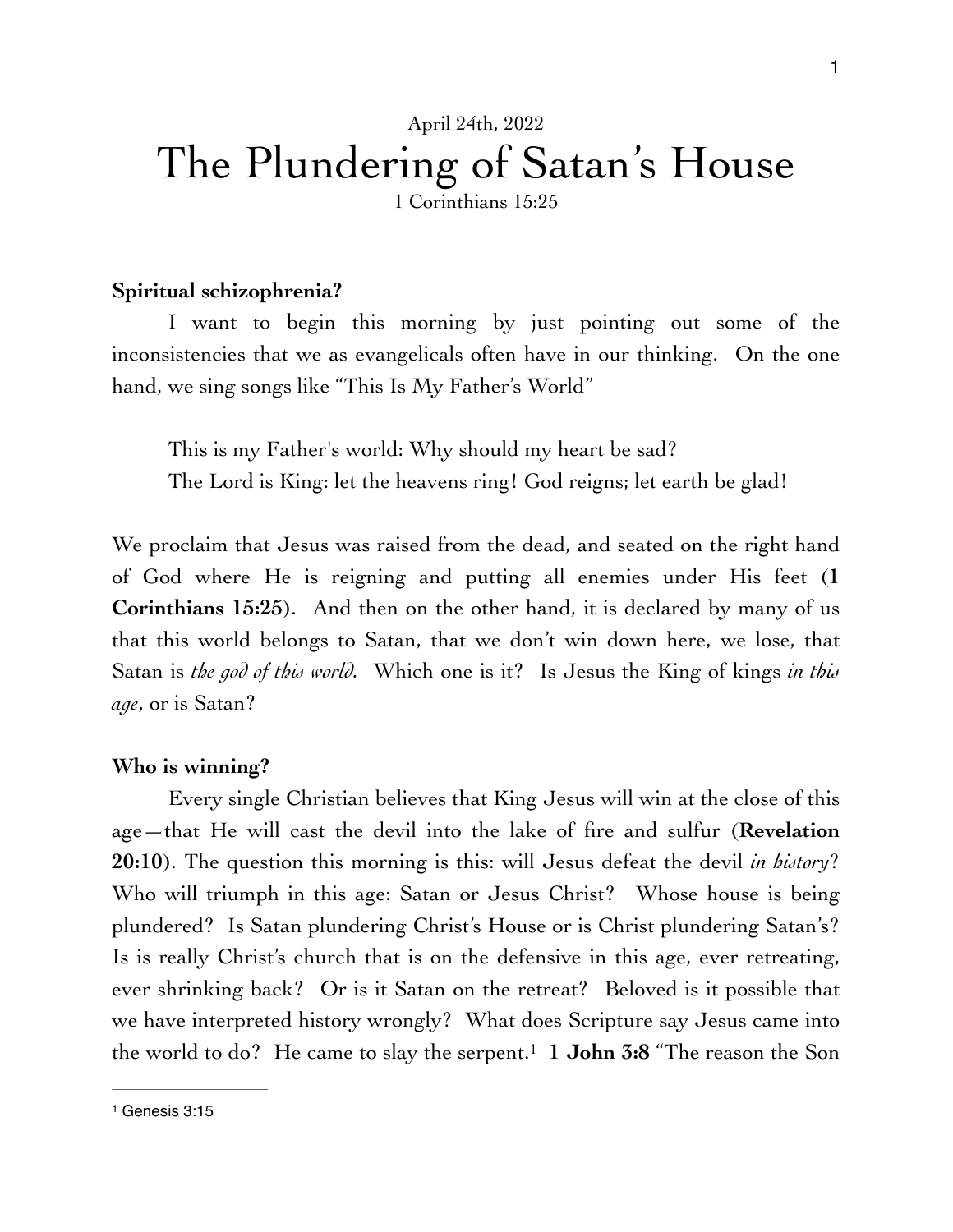of God appeared was to destroy the works of the devil.["](#page-1-0)<sup>[2](#page-1-0)</sup> Beloved there was a time, when Satan had dominion over man. Before Christ came the nations were firmly under Satan's grip. But when King Jesus came into the world, everything changed. "The true light, which enlightens everyone, [came] into the world… the light shines in the darkness, and the darkness has not over come it" (**John 1:7, 5**). Jesus came into the world plunder Satan's house, to take back what the first Adam had lost, to re-establish dominion over earth for the glory of God.

## *The Big Idea…*

When Christ entered history, He bound Satan and began to plunder his house, and that plundering will continue until he is completely under Christ's feet

**ZOur Doctrine ZOur Duty ZOur Delight** 

## I. Our Doctrine

#### **Is this a non-sequitur?**

How does all this connect to our passage? Remember that Paul began **ch.15** by proving the necessity and reality of the resurrection of Christ. Then in **v.24**, he all-the-sudden began to speak about Jesus' Kingdom—the kingdom that He would deliver to God the Father at the end of this age. So it begs the question: what does Jesus' Resurrection have to do with Jesus' Kingdom? What's the connection between the two? Well when Jesus rose and ascended into Heaven, He fulfilled the promise God made to David (**2 Samuel 7:13**) to set one of his descendants on his throne who would build a house for God's name.

2

<span id="page-1-1"></span>

<span id="page-1-0"></span>[<sup>2</sup>](#page-1-1) cf. Hebrews 2:14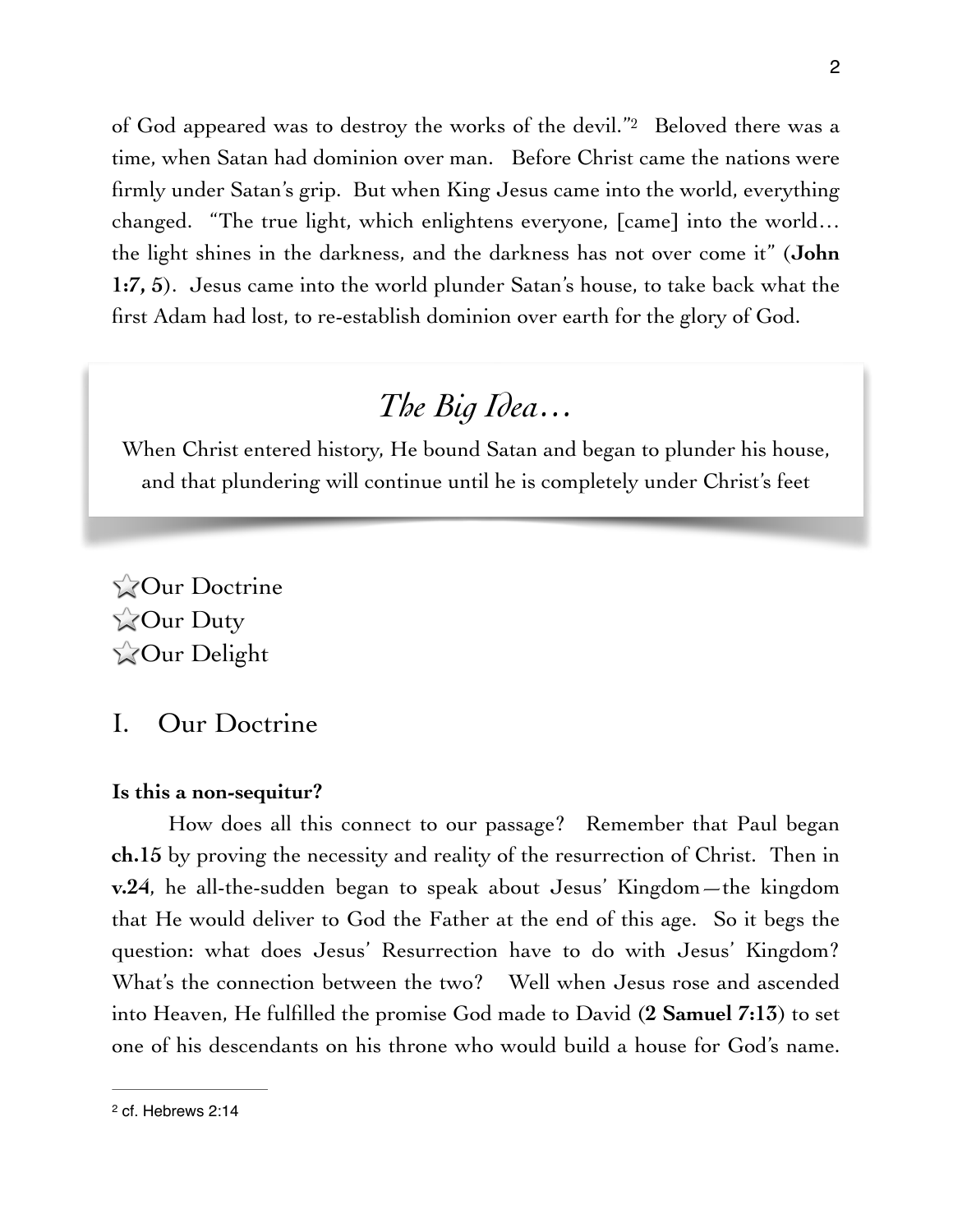<span id="page-2-2"></span>Yes, as the Son of God,—as the Second Person of the Trinity—He has always been King. **Psalm 145:13** "Your kingdom is an everlasting kingdom, and your dominion endures throughout all generations." But as the Mediator—as the God-man—He *became King* when He entered into this world. **Daniel 2:44**  prophesies that when Christ came into the world, *"the God of heaven will set up [his]*   $\kappa$ *ingdom.*" Reformed theologians call this His Messianic Kingdom<sup>[3](#page-2-0)</sup> and it spans from His 1st coming to His 2nd coming. When He comes again, then He will give this Kingdom to His Father (**v.24**), thus combining His reign as Mediator with His reign as supreme Lord over all.<sup>4</sup>

#### <span id="page-2-3"></span>**He has put all His enemies under His feet**

Here's the question: What is Christ doing *now?* During His reign as Messianic King, what is He accomplishing? Look at the end of **v.24**. He is "… destroying every rule and every authority and power. [**v.25**] For he must reign *until he has put all his enemies under his feet.*" What does this mean to have Christ's

<span id="page-2-0"></span>Cf. John Calvin, *Calvin's Commentaries Vol. VIII,* (Grand Rapids, MI.,: BakerBooks, 2009), pg. 61-62; [3](#page-2-2) and *Vol. XX,* pg. 31-33 (esp. fn. 2); Herman Witsius, *Sacred Dissertations on the Lord's Prayer,* (Grand Rapids, MI.,: Reformation Heritage Books, 2010), pg. 210-249; Thomas Goodwin, *The Works of Thomas Goodwin Vol. 12,* (Lafayette, IN.,: Sovereign Grace Publishers, 2000),pg. 84-85; John Owen, *"The Advantage of the Kingdom of Christ in the Shaking of the Kingdoms of the World"* in *The Works of John Owen, Vol. 8,* (Carlisle, PA.,: The Banner of Truth Trust, 2009), pg. 311; Charles Hodge, *A Commentary on 1 & 2 Corinthians,* (Carlisle, PA.,: The Banner of Truth Trust, Reprint 2018), pg. 330; A.A. Hodge, *Outlines of Theology,* (Carlisle, PA.,: The Banner of Truth Trust, 1999), pg. 428-429; A.A. Hodge, *"The Kingly Office of Christ"* in *Evangelical Theology,* (Carlisle, PA.,: The Banner of Truth Trust, 1990), pg. 223-248; B.B. Warfield, *The Works Of Benjamin B. Warfield, Vol. 2: Biblical Doctrines,* (Grand Rapids, MI.,: BakerBooks, 1932), pg. 625; J. Marcellus Kik, *An Eschatology of Victory,* (Phillipsburg, NJ.,: P & R Publishing, 1971), pg. 17. Christ's 3-fold offices of Prophet, Priest, and King demand this same type of distinction. cf. Larger Catechism Q. 42-45 and Shorter Catechism Q.23-26

<span id="page-2-1"></span><sup>&</sup>lt;sup>4</sup>Hodge says here "When that is done...then He will not longer reign over the universe as Mediator, but only as God; while his headship over his people is to continue for ever." Charles Hodge, *A Commentary on 1 & 2 Corinthians,* (Carlisle, PA.,: The Banner of Truth Trust, Reprint 2018), pg. 330. Calvin says here: "We acknowledge, it is true, God as the ruler, but it is in the face of the man Christ. But Christ will then restore the kingdom which he has received, that we may cleave wholly to God. Nor will he in this way resign the kingdom, but will transfer it in a manner from his humanity to his glorious divinity, because a way of approach will then be opened up, which our infirmity now keeps us back." John Calvin, *Calvin's Commentaries Vol. XX,* (Grand Rapids, MI.,: BakerBooks 2009), pg. 32 "Similarly, Thiselton recognizes the importance of seeing that "since God and Christ as Lord are "One,' this emphasis is not upon a 'discontinuation' of Christ's lordship as such, but upon its culmination within the terms of its purpose for this world and Christ's kingdom here." Roy E. Ciampa & Brian S. Rosner, *The Pillar New Testament Commentary: The First Letter to the Corinthians,* (Grand Rapids, MI.,: Eerdmans Publishing Company, 2010), pg. 766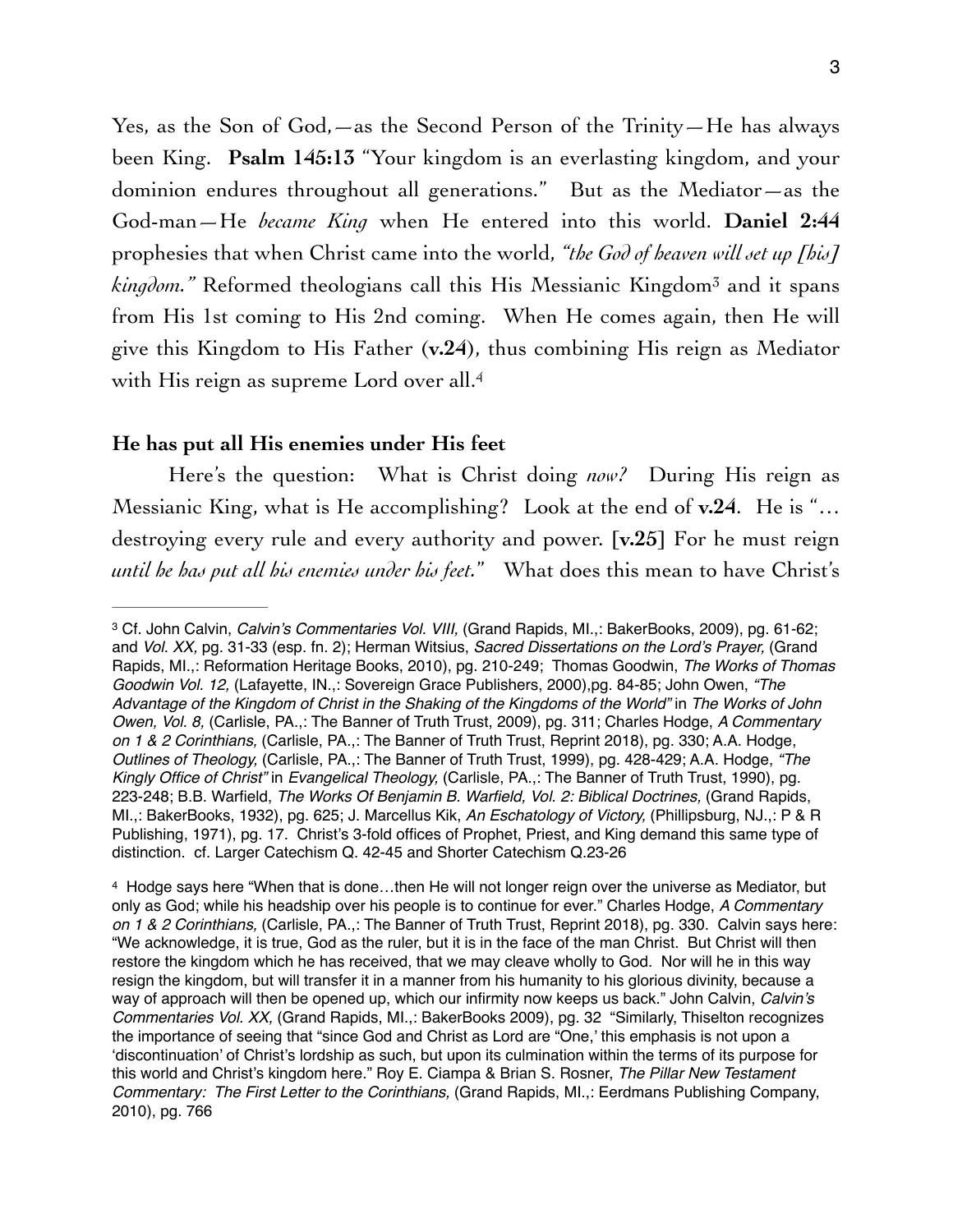<span id="page-3-1"></span>enemies put under his feet? We shouldn't *merely* speculate. We should ask, are there other places in the Bible that uses this *same* imagery? Yes. Please turn with me to **Joshua 10**.<sup>[5](#page-3-0)</sup> Recall that this was the battle that Joshua and the Israelites had against the five Amorite kings who made war against Gibeon— Israel's vassal state. Israel had sworn by covenant to protect them, so when these kings and their armies attacked, Israel was obligated to defend them. This was the battle where Joshua prayed for the sun to stand still *so that* Israel could take vengeance on her enemies. These five kings were forced to flee and they hid in a cave. The Israelites found them and brought them to Joshua. Look at **v.24** we read "And when they brought those kings out to Joshua, Joshua summoned all the men of Israel and said to the chiefs of the men of war who had gone with him, "*Come near; put your feet on the necks of these kings.*" Then they came near and put their feet on their necks." Stop. These kings who had, *only one day earlier*, ruled their own people were now disarmed, humiliated, and unable to make war anymore. They were subdued and brought low. Their power was stripped from them. One more place. Please turn with me to **1 Kings 5:3-4**. Here King Solomon is explaining to King Hiram *why* he enjoyed peace in his day. "You know that David my father could not build a house for the name of the Lord his God because of the warfare with which his enemies surrounded him, until the Lord put them under the soles of his feet. <sup>4</sup> But now the Lord my God has given me rest on every side. There is neither adversary nor misfortune." Why did Solomon have rest on every side, with no adversary or misfortune. Because God put the enemies of Israel under the feet of King David, meaning, David had defeated them. So combining these two passages, we see when your enemies are put under your feet, they are stripped of their power, disarmed, humiliated, and the result is peace and rest.

#### **Christ won't return until…**

With that in mind, let's turn back to **1 Corinthians 15:25**. Look again at what Paul says "For he must reign *until he has put all his enemies under his feet.*"

<span id="page-3-0"></span>[<sup>5</sup>](#page-3-1) Also see 2 Samuel 22:38-40; Psalm 47:3; 58:10; Daniel 7:7, 19; Romans 16:20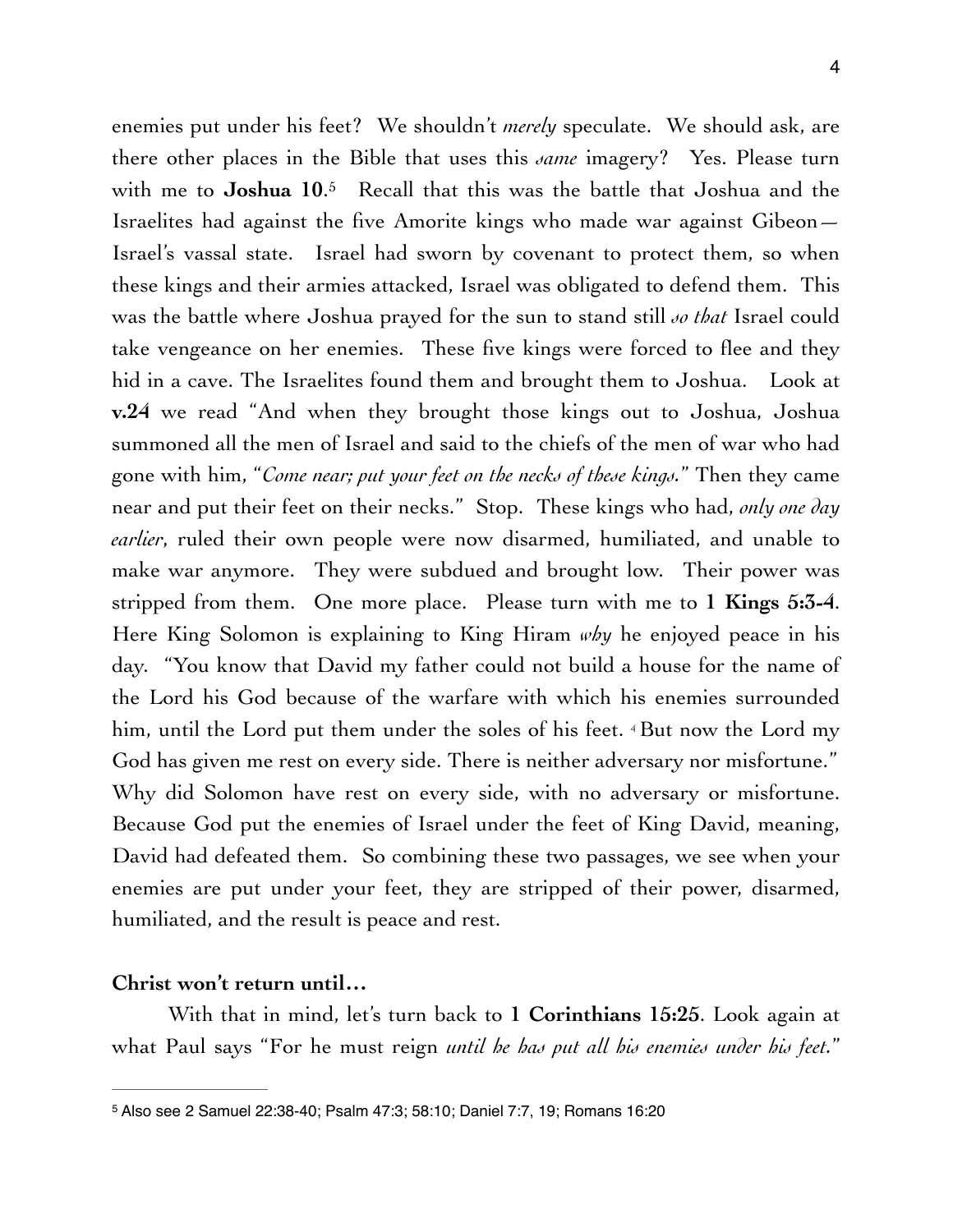5

Just as Joshua and David put their enemies under their feet stripping them of their power, disarming them, humiliating them, bring peace and rest to their people—so Christ is going to do the same. And He is going to do this before He returns. It says "…he must reign [in other words, He must stay in Heaven] until" He has defeated them. Listen to what John Calvin says here:

"…the time is not yet come when Christ *will deliver up the kingdom to the Father*…because Christ has not yet subdued all his enemies. Now that must be brought about, because the Father has placed him at his right hand with this understanding, that he is not to resign the authority that he has received, until they have been subdued under his power….the day of *delivering up the kingdom* [the 2nd coming] had not yet arrived, because Christ has still to do with his enemies."[6](#page-4-0)

<span id="page-4-1"></span>Jesus will not return *until* He has conquered earth—until He puts all His and our enemies under His feet.

#### **Our doctrine: Christ's plundering of Satan's House**

Can we see this *in history*? Can we see King Jesus actually bringing His enemies under His feet *in history*? Yes. Our focus this morning is to see *how*  Jesus has been putting Satan under His feet since His 1st coming. Here's **our doctrine**: *When Christ entered history, He bound Satan and began to plunder his house, and that plundering will continue until he is completely under Christ's feet.* Dear congregation, you must comprehend what the world was like before Christ. What happened in the garden when Adam fell into sin? Satan *defeated man* by enticing him to sin. When that happened, Satan took dominion away from

<span id="page-4-0"></span><sup>&</sup>lt;sup>6</sup>Calvin, pg. 28. Furthermore Calvin says this "Let believer, therefore, be of good courage, and not give up hope, until everything that must precede the resurrection be accomplished" (pg. 29). On v.27a, Calvin says "Farther, we know, that Adam lost the right that had been conferred upon him, so that we can no longer call anything our own. For the *earth was cursed* (Gen. 3:17,) and everything that it contains; and it is through Christ alone that we recover what has been taken from us" (pg. 30).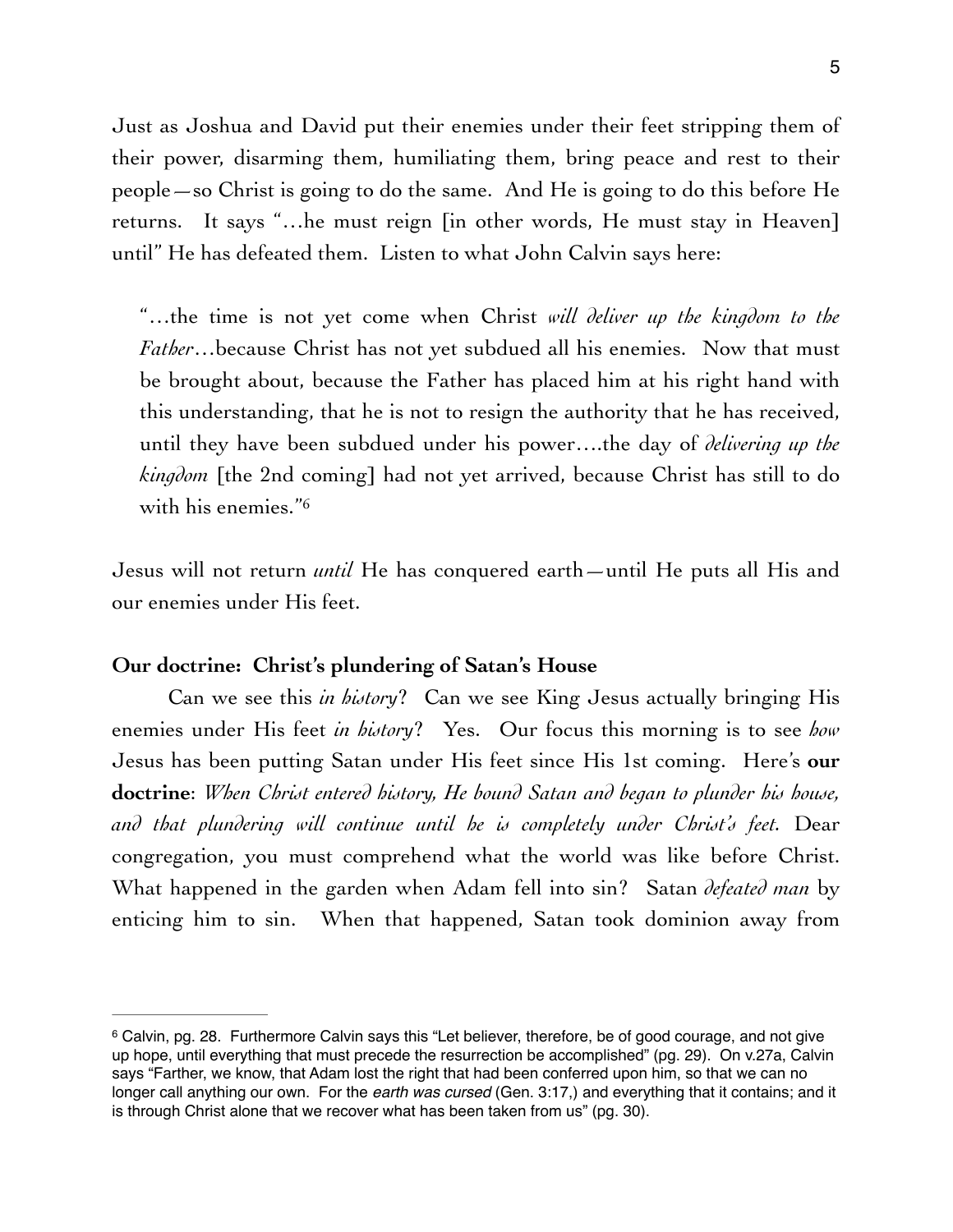<span id="page-5-7"></span><span id="page-5-6"></span><span id="page-5-5"></span>Adam.<sup>[7](#page-5-0)</sup> This is why Satan claimed that he had authority over all the kingdoms on earth when he tempted Christ in **Luke 4:6**. And God prophesied that this dominion wouldn't be restored to man until the Seed of the Woman came and crushed the seed of the serpent (**Genesis 3:15**). So throughout the OT we see Satan exercising a vast power over mankind. At the flood<sup>[8](#page-5-1)</sup>, Satan's dominion had so corrupted the earth that only Noah and his family survived God's judgment on the earth.(**Genesis 6:5-7**). Satan's poisonous dominion was felt humanity's rebellion at the Tower of Babel (**Genesis 11**) and the judgment of Sodom and Gomorrah (**Genesis 19**). We are told in **2 Kings 17:29** that every nation on earth served demon gods which they fashioned into idols[.](#page-5-2)<sup>[9](#page-5-2)</sup> The only nation on earth that had escaped Satan's dominion was Israel. When God called Abraham out of Babylon (**Genesis 12**), He called him out from under the dominion of Satan[.](#page-5-3)<sup>10</sup> In the entire OT, Israel *alone* was rescued from Satan's dominion (**Deuteronomy 7:6**) Yet even they were in constant apostasy. The book of Judges proves this out. Eventually God gave them what they wanted and He appointed the Assyria and the Babylon to remove Israel from her land because of her defection to the devil. The OT is a history of Satan's dominion on the earth since the fall[.](#page-5-4)<sup>[11](#page-5-4)</sup> That's the context in which the NT begins: humanity

<span id="page-5-9"></span><span id="page-5-8"></span><span id="page-5-0"></span> $\frac{7}{1}$  $\frac{7}{1}$  $\frac{7}{1}$ God has always been sovereign over the universe. Satan's dominion over man in no way negates God's sovereignty. When Satan acted in the OT, he needed God's permission (**Job 1:12**). The idea of dualism—that God and devil are in a cosmic battle for control of the universe—is false. There is no question who is in control: "Our God is in the heavens; he does all that he pleases" (**Psalm 115:3**). However we must not forget that God can still be sovereign at the same time that He has permitted Satan to have dominion over man because of the fall.

<span id="page-5-1"></span> <sup>1,600</sup> years after the fall - source:<https://answersingenesis.org/bible-timeline/timeline-for-the-flood/> [8](#page-5-6)

<span id="page-5-2"></span><sup>&</sup>lt;sup>9</sup>Paul tells us the false gods and their idols are actually demons (1 Corinthians 10:20). Furthermore, there were demon princes who were stationed over nations—one over Persia in **Daniel 10:13** and Tyre in **Ezekiel 28:11-16**.

<span id="page-5-3"></span><sup>&</sup>lt;sup>[10](#page-5-8)</sup> When God delivered Israel out of Egypt, He delivered them from Egypt and their demon gods. **2 Samuel 7:23** " And who is like your people Israel, the one nation on earth whom God went to redeem to be his people, making himself a name and doing for them great and awesome things by driving out before your people, whom you redeemed for yourself from Egypt, a nation and its gods?"see [https://](https://biblecharts.org/oldtestament/thetenplagues.pdf) [biblecharts.org/oldtestament/thetenplagues.pdf](https://biblecharts.org/oldtestament/thetenplagues.pdf)

<span id="page-5-4"></span><sup>&</sup>lt;sup>[11](#page-5-9)</sup> This makes sense of Satan's tempting of Jesus. In Luke 4:5-6 we read that "...the devil took him up and showed him all the kingdoms of the world in a moment of time,  $6$  and said to him, "To you I will give all this authority and their glory, *for it has been delivered to me*, and I give it to whom I will." The kingdoms of men were imprisoned under Satan's control.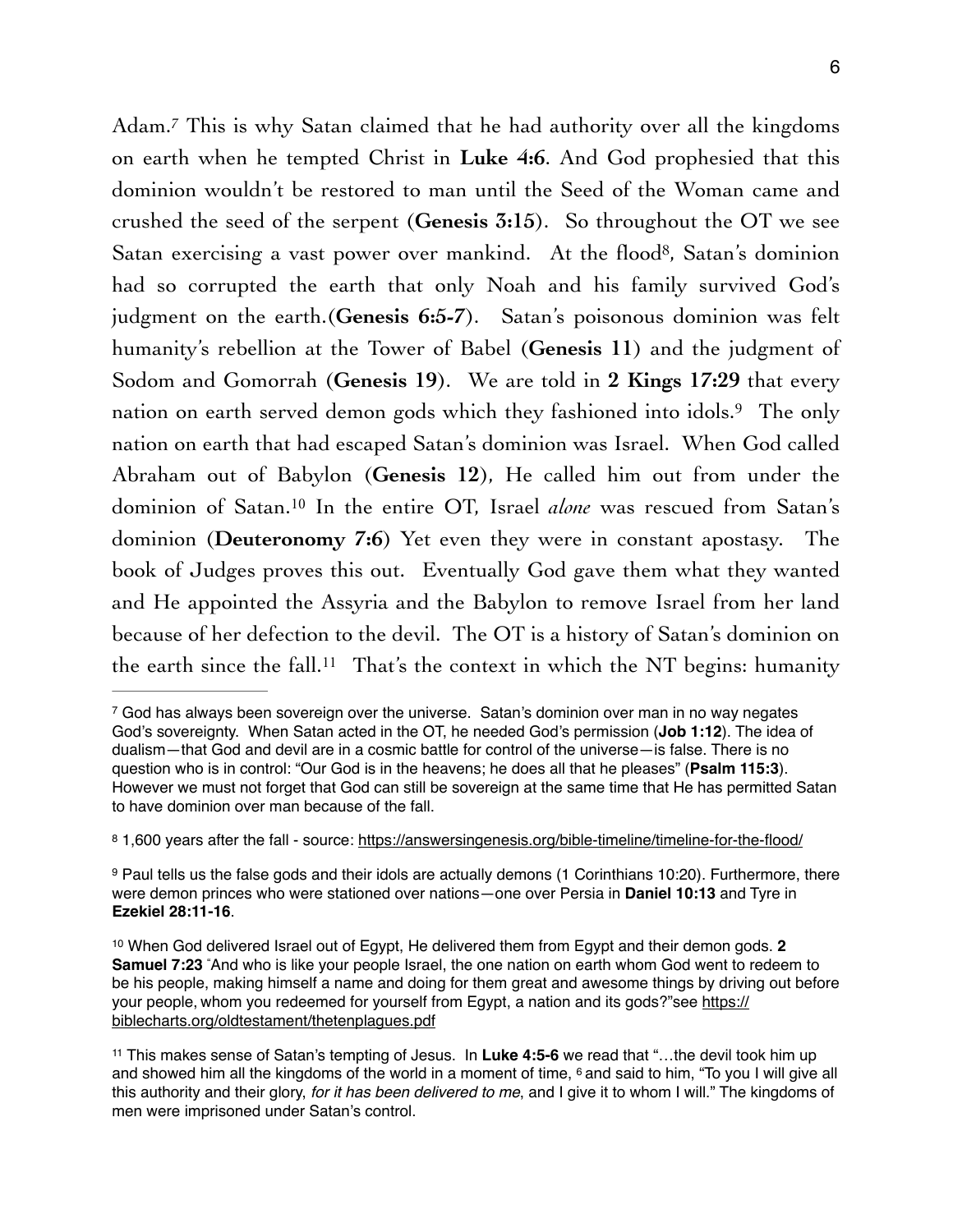imprisoned under the dominion of Satan. Then in the fullness of time, Christ came into the world, and began to plunder Satan's house.

#### **Matthew 12:22-29**

<span id="page-6-4"></span><span id="page-6-3"></span>*"*Then a demon-oppressed man who was blind and mute was brought to him, and he healed him, so that the man spoke and saw. 23 And all the people were amazed, and said, "Can this be the Son of David?"<sup>[12](#page-6-0) 24</sup> But when the Pharisees heard it[,](#page-6-1) they said, "It is only by Beelzebul<sup>[13](#page-6-1)</sup>, the prince of demons, that this man casts out demons." 25 Knowing their thoughts, he said to them, "Every kingdom divided against itself is laid waste, and no city or house divided against itself will stand. 26 And if Satan casts out Satan, he is divided against himself. How then will his kingdom stand? 27 And if I cast out demons by Beelzebul, by whom do your sons cast them out? Therefore they will be your judges. 28 But if it is by the Spirit of God that I cast out demons, then the kingdom of God has come upon you. [Stop]

<span id="page-6-5"></span>Here's the question: According to Jesus, *why* can He cast out demons? Because (**v.28**) the Kingdom of God has finally come in His own Person. Satan's kingdom now is being overthrown. As one author says "Exorcisms performed by Christ were an outward manifestation of the great confrontation taking place between the kingdom of Satan and the kingdom of God.["](#page-6-2)<sup>[14](#page-6-2)</sup> Then Jesus puts this exorcism the form of a metaphor in **v.29**.

<span id="page-6-0"></span><sup>&</sup>lt;sup>[12](#page-6-3)</sup> Why did they conclude that if Jesus casts out demons, He might be the Son of David? Because they knew that David's Greater Son, the Messiah, the King, would come to topple Satan's kingdom.

<span id="page-6-1"></span>[<sup>13</sup>](#page-6-4) "By a play on words, the Jews of Christ's day had changed "Beelzebub" (a title for Satan taken from the Philistine god by that name, "lord of the flies;" cf. 2 Kings 1:2ff.) into "beelzebul," that is, "baal zebel" or "lord of dung." In utter contempt for the work of Satan, people came to call him the "dung-god." Greg L. Bahnsen, *Victory In Jesus: The Bright Hope of Postmillennialism,* (Nacogdoches, TX.,: Covenant Media Press, 1999), pg. 174

<span id="page-6-2"></span><sup>&</sup>lt;sup>[14](#page-6-5)</sup> "The Gospels are nothing less than an account of the cosmic struggle between God's messianic Son and Satan." *Ibid,* pg. 180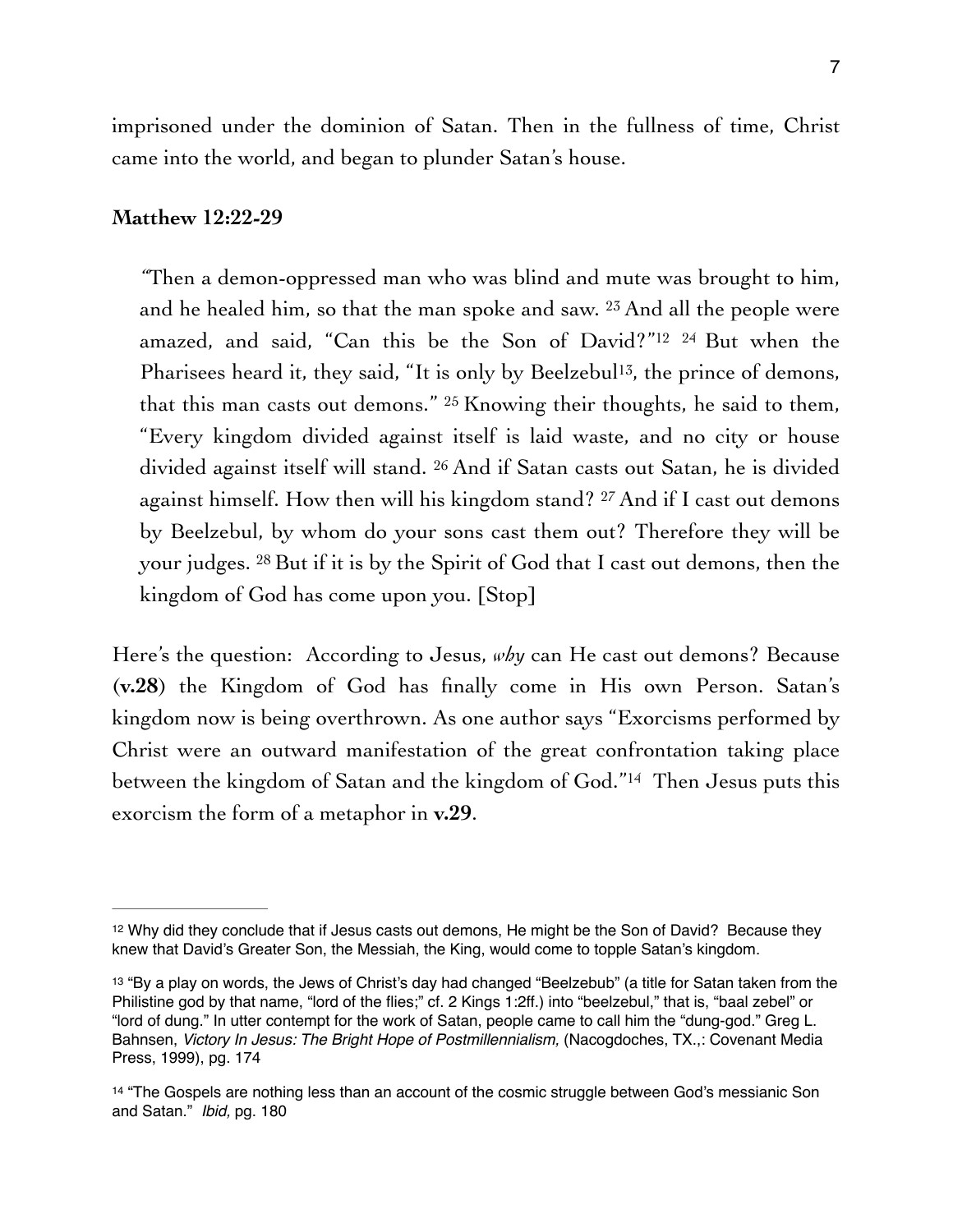"Or how can someone enter a strong man's house and plunder his goods, unless he first binds the strong man? Then indeed he may plunder his house."

Clearly in this metaphor *the strong man* is Satan, *the strong man's house* is the world, and *the strong man's goods that are being plundere*d are men that were captive to his will. In this one sweeping statement, Jesus is saying "Now that I have come into the world, I have bound Satan, and I am plundering His house, setting the captives free." In other words, the binding of Satan is not a future event, it has already happened[.15](#page-7-0)

#### <span id="page-7-1"></span>**Luke 10:17-19**

At the beginning of this chapter, Jesus sent of 72 disciples to proclaim "the kingdom of God" (**v.9**). They were not prepared for what was going to happen next. Look at **v.17**

"The seventy-two returned with joy, saying, "Lord, even the demons are subject to us in your name!"

Stop. Notice that the disciples were shocked with joy at what had happened. As they preached in Christ's name, the demons were forced to obey them. They healed those oppressed by the devil. They couldn't believe it! Something new was happening in the world. So Jesus interprets the events for them. Picking up in **v.18**

And he said to them, "I saw Satan fall like lightning from heaven. 19 Behold, I have given you authority to tread on serpents and scorpions, and over all the power of the enemy, and nothing shall hurt you.""

Satan falling like lightning from heaven wasn't an actual physical occurrence. And neither did the disciples literally stomp on actual snakes. This fantastic

<span id="page-7-0"></span>[<sup>15</sup>](#page-7-1) *Ibid,* pg. 189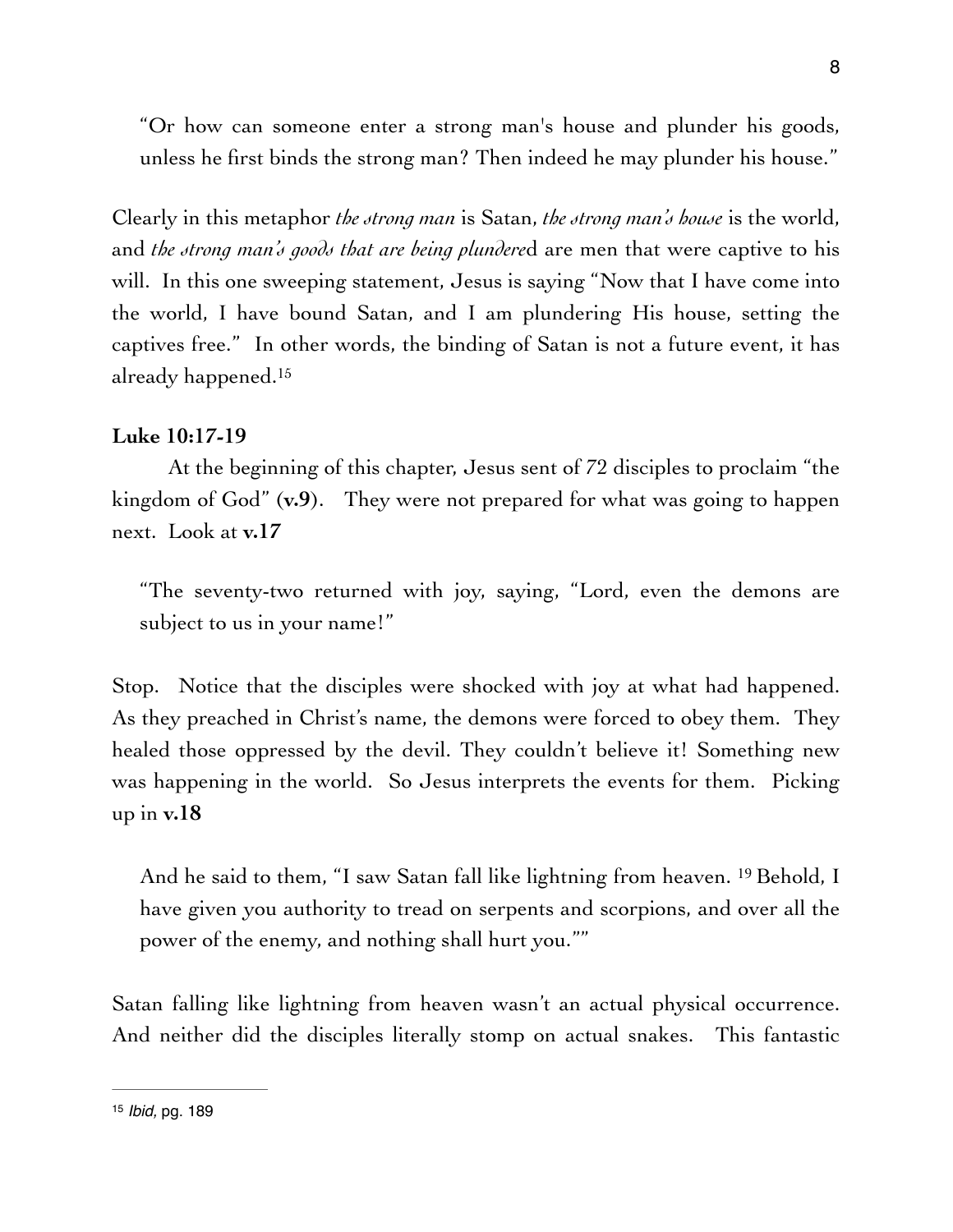language is meant to indicate that the promise of **Genesis 3:15** is starting to be fulfilled. The serpent is falling from his position of power. J. Marcellus Kik puts it like this:

<span id="page-8-2"></span>"Through the preaching of the gospel Satan was cast from his high heaven to the dust of the earth. Through the preaching of the gospel the disciples tread upon the serpent. Satan was to receive a crushing blow not through a cataclysmic act at the second coming *but by the preaching of the gospel*."[16](#page-8-0)

When Christ came into the world, and the gospel began to be preached in His name, Satan lost his dominion over the world. Not at the second coming. At the first coming.

#### <span id="page-8-3"></span>**John 12:31-3[317](#page-8-1)**

Jesus said these next words during passion week, just a few days before His crucifixion:

"Now is the judgment of this world; *now will the ruler of this world* [Satan] *be cast out.* 32 And I, when I am lifted up from the earth, will draw all people to myself." 33 He said this to show by what kind of death he was going to die.

Jesus is clearly speaking of His crucifixion here. At His cross three things happened **1)** the world was judged (**v.31**); **2)** Satan was cast out (**v.31**); and **3)** He began to draw all people to Himself. Let's take those one at a time. **First**, what does it mean that the world will be *judged*? The word for judgment can mean either *reformation*—as in, the world will be reformed. Or judgment means *condemnation*—as in, the world will be condemned. Calvin believed Jesus meant the world would be reformed or restored. He says here:

<span id="page-8-1"></span><span id="page-8-0"></span><sup>&</sup>lt;sup>[16](#page-8-2)</sup> J. Marcellus Kik, *An Eschatology of Victory*, *(Phillipsburg, NJ.,: P & R Publishing, 1971), pg. 19. Note:* Kik's whole section entitled "It Shall Bruise Thy Head" beginning on pg. 17 and ending on pg. 20 is just fantastic.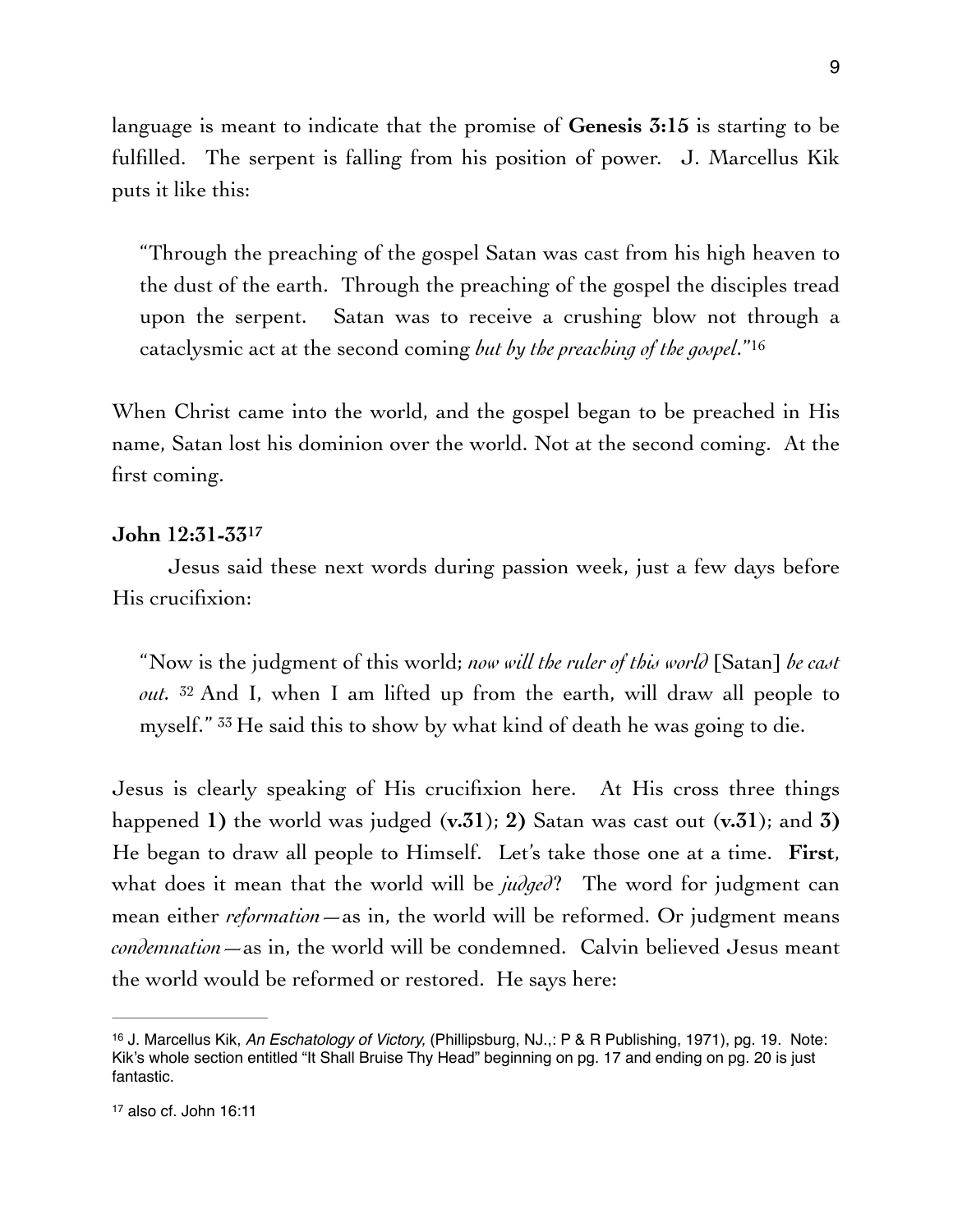"…the Hebrew word…translated as judgment means a well-ordered state. Now we know, that out of Christ there is nothing but confusion in *the world*; and although Christ had already begun to erect the kingdom of God, it was His death that was the true beginning of…the complete restoration of the world."<sup>[18](#page-9-0)</sup>

<span id="page-9-3"></span>In short, at the crucifixion, Jesus began to restore the world that was lost in the fall. How? Satan was cast out. That's the **second** formal effect of the cross: Satan was cast out. Just as Adam was cast out of the garden, when he surrendered his dominion to Satan due to sin, Jesus Christ the second Adam through His cross cast Satan out of the world stripping him of his dominion. **Thirdly**, post-cross Jesus is now drawing all men to Himself. **v.32** "And I, when I am lifted up from the earth, will draw all people to myself." In contrast with the Old World before the cross, instead of all men being drawn to Satan, now they will all be drawn to Christ[.](#page-9-1)<sup>[19](#page-9-1)</sup> As B.B. Warfield says, this is not a each-and-every person universalism, but an eschatological universalism where Jesus turns the world as a system back to God in this last age.

#### <span id="page-9-5"></span><span id="page-9-4"></span>**Revelation 20:1-[320](#page-9-2)**

One thing you have to understand about Revelation, is that it is a picture book. It is like Nebuchadnezzar's dreams that picture world events through fantastical imagery.

<span id="page-9-0"></span>[<sup>18</sup>](#page-9-3) Source:<https://ccel.org/ccel/calvin/calcom35/calcom35.ii.v.html> Accessed April 23, 2022

<span id="page-9-1"></span><sup>&</sup>lt;sup>[19](#page-9-4)</sup> "Christ's death will exercise a massive influence in history by gradually, relentlessly, and graciously drawing all men to him. By this redemptive means, he will move the world as a system back to God. Christ will not accomplish his universal sway over men "with sword's loud clashing" by political imposition, but by spiritual transformation. The final result, however, is not an each-and-ever universalism. Rather, it is a massive, systemic conversion of the vast majority of men, who then progressively transform the world." Gentry, pg. 254. Also see B.B. Warfield's distinction between and eschatological universalism vs. an each-and-every universalism. *Ibid,* pg. 277

<span id="page-9-2"></span><sup>&</sup>lt;sup>[20](#page-9-5)</sup> Also see Revelation 12:10-11 (See Bahnsen, pg. 182ff)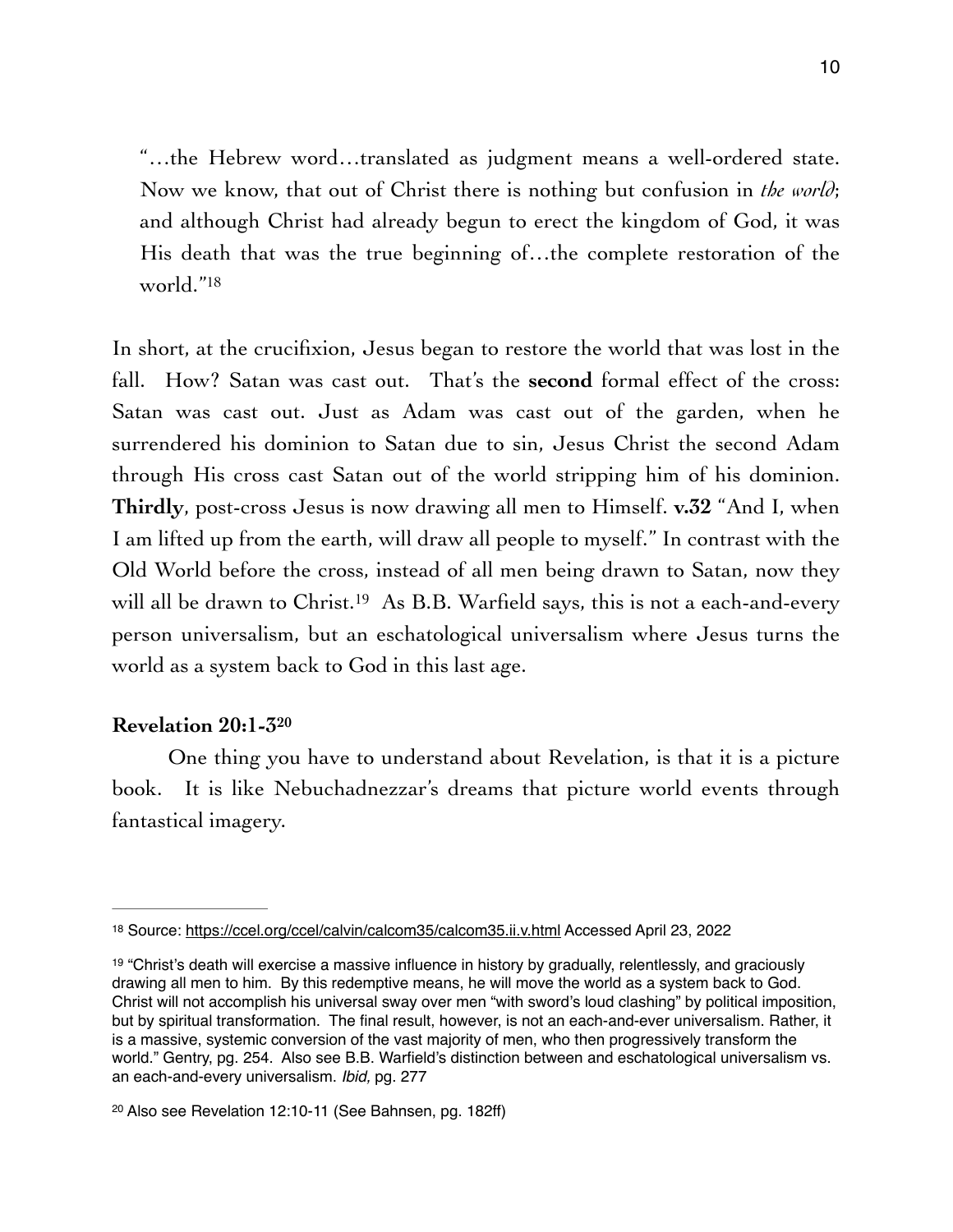"Then I saw an angel coming down from heaven, holding in his hand the key to the bottomless pit and a great chain. 2 And he seized the dragon, that ancient serpent, who is the devil and Satan, and bound him for a thousand years, 3 and threw him into the pit, and shut it and sealed it over him, so that he might not deceive the nations any longer, until the thousand years were ended. After that he must be released for a little while."

<span id="page-10-2"></span>The first question here is *when* does this take place? Not in the future, but in the past, when Christ first came into the world. How do we know? Because all these other passages we have been reading have been testifying to the exact same event. This Angel coming down from heaven having the key to hell in His handis none other than the Lord Jesus Christ. **Revelation 1:18**<sup>[21](#page-10-0)</sup> tells us that Christ has the spiritual keys of hell. At His first coming, as we have seen, Christ bound Satan. "The reason the Son of God appeared was to destroy the works of the devil" (**1 John 3:8**). Here we see that doesn't mean that Satan can't do anything. It's clear that in the world today, there is still satanic activity. But his activity has fundamentally changed. **v.3** tells us *explicitly* the manner in which Satan is bound. He's bound "so that he might not deceive the nations any longer." Before Christ came, every nation was under Satan's dominion and darkness. Israel alone knew Yahweh and tasted salvation in the Messiah. But now, as one author says, "because Christ now rules the nations (**Psalm 2:8-9**), Satan is unable to decide the nations. A missionary door of utterance has been opened to the nations for faith which no man can shut. The Great Commission shall be accomplished, and all nations shall be made disciple of Christ, since all power in heaven and earth has been granted to Him and He is ever present with this power in His Church." $22$  For how long? 1,000 years. This is not a literal 1,000 years. It is symbolic just like how **Psalm 50:10** says that God owns the cattle on 1,000 hills. It doesn't mean that on hill 1,001 God stops owning the

<span id="page-10-3"></span><span id="page-10-1"></span><span id="page-10-0"></span><sup>&</sup>lt;sup>[21](#page-10-2)</sup> "I died, and behold I am alive forevermore, and I have the keys of Death and Hades."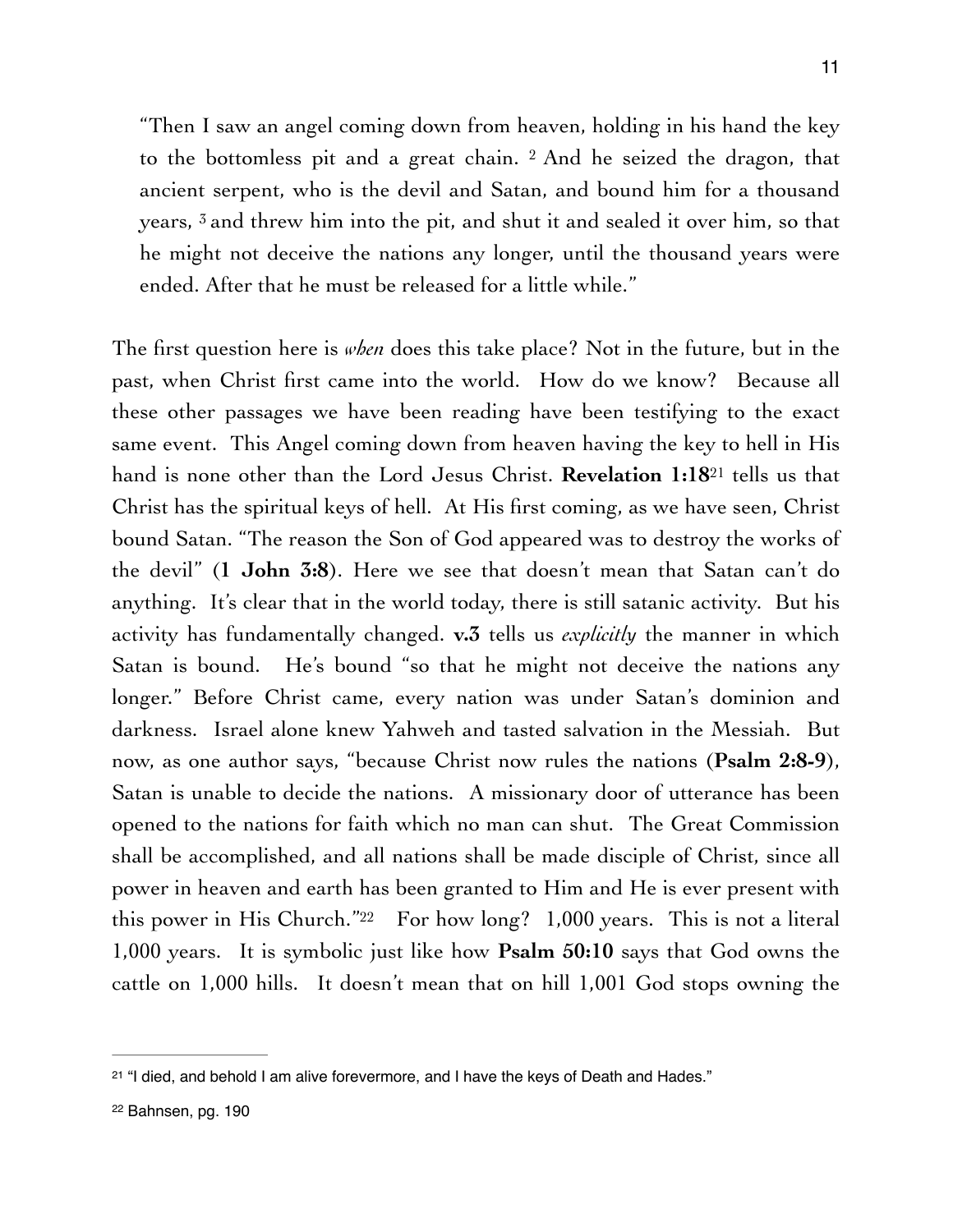<span id="page-11-3"></span>cattle. 1,000 years here means "a vast, undefined period of time."<sup>[23](#page-11-0)</sup> How long? For however long it takes for King Jesus to put all enemies under His feet. For He must reign until that is accomplished.

#### **Matthew 16:18**

"And I tell you, you are Peter, and on this rock I will build my church, and the gates of hell shall not prevail against it."

<span id="page-11-4"></span>The rock that Jesus builds His Church on is the gospel—the confession that Jesus is Messiah sent to save the world. But have we been reading this verse wrong?<sup>[24](#page-11-1)</sup> If we assume that Satan is advancing and the church is the one retreating being the castle walls, we are turning this verse on it's head. That is 100% opposite of what it says. The Church is not behind the gates. Satan and his hordes are in a huddle hiding behind those gates. The kingdom of Christ is the army that is advancing. It is on the offensive. The dying kingdom of Satan is the pathetic band hiding behind the gates. It is on the defensive. The kingdom of Christ is banging down gates of hell. And Jesus says those gates will not prevail. Those gates will fall in this age, and Christ will reign victorious.[25](#page-11-2)

#### <span id="page-11-5"></span>**Summa Theologica**

What have we seen from all these passages? It is not the Christ's Kingdom that is growing weaker and weaker in this age. It is growing stronger

<span id="page-11-0"></span>[<sup>23</sup>](#page-11-3) Chilton, pg. 189

<span id="page-11-1"></span><sup>&</sup>lt;sup>[24](#page-11-4)</sup> When Joshua went into the promised land, imagine God telling him "the gates of Jericho will not prevail against Israel." Who would we conclude is behind the gates, on the defensive, fending for their lives? Not Israel. They are on the attack. Jericho is behind the gates, Jericho is losing the war.

<span id="page-11-2"></span><sup>&</sup>lt;sup>[25](#page-11-5)</sup> J. Marcellus Kik says here: "To say that the defeat of Satan will only come through a cataclysmic act at the second coming of Christ is ridiculous in the light of these passages. To think that the church must grow weaker and weaker and the kingdom of Satan stronger and stronger is to deny that Christ came to destroy the works of the devil; it is to dishonor Christ; it is to disbelieve His Word. We do not glorify God nor His prophetic word by being pessimists and defeatists. With sufficient faith in Christ we could crush Satan under our feet shortly. Or else these passages have no significance to the church of Christ." Kik, pg. 19-20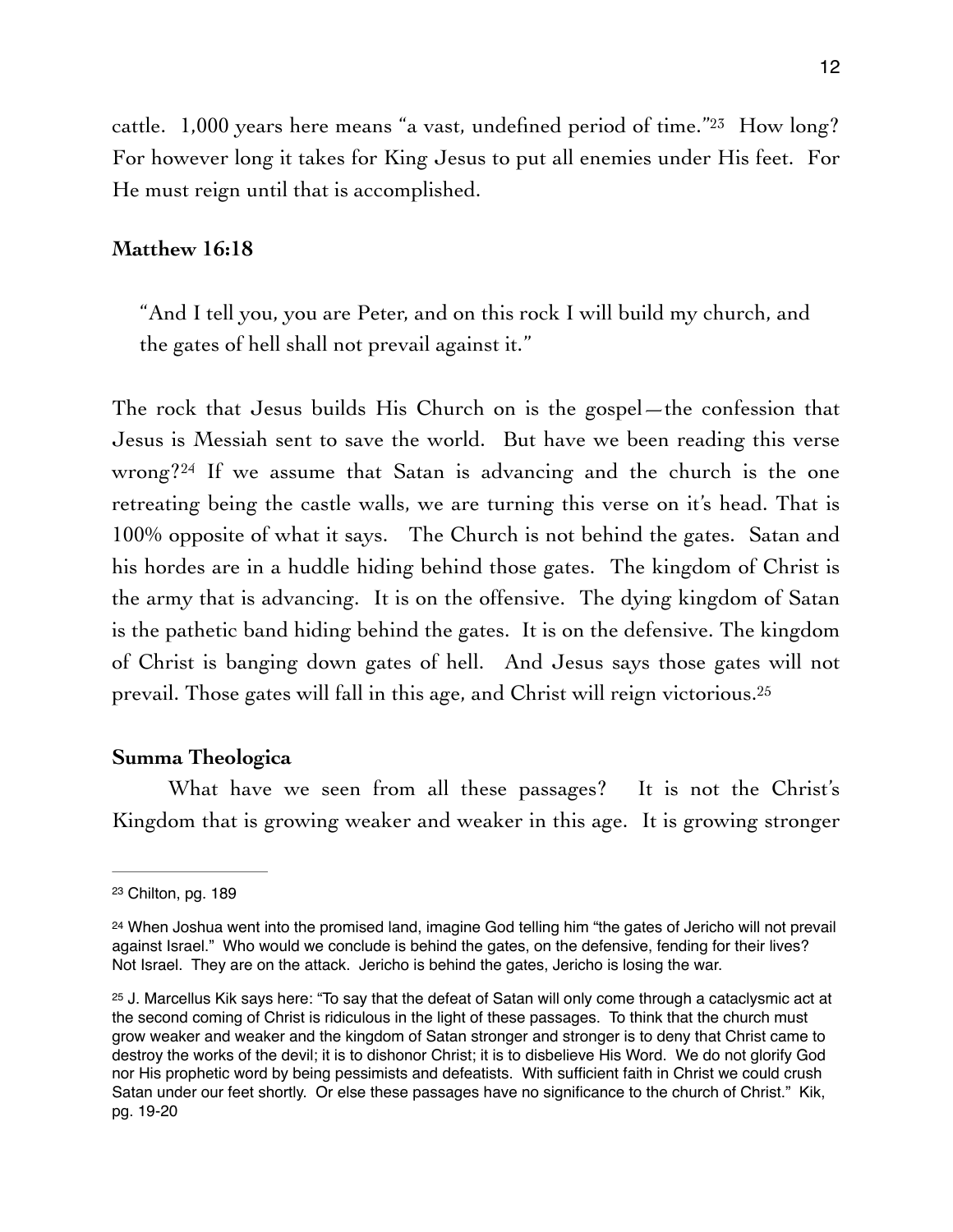and stronger. Christ is still plundering Satan's house. Hell is retreating. Not the Christ's Church. That's **our doctrine**. When Christ entered history, He bound Satan and began to plunder his house, and that plundering will continue until he is completely under Christ's feet

### II. Our Duty

#### **Spiritual vs. physical**

<span id="page-12-1"></span>Our only **duty** is to carefully consider some objections to what we've heard. The first objection goes like this: "Christ's kingdom does not include the physical realm, only the spiritual realm. Yes we expect that Christ's Kingdom grows in the spiritual but not in the physical realm." Think carefully about what this objection is saying. Essentially it's saying "the material world is surrendered to Satan, and the spiritual world is reserved to God.["](#page-12-0)[26](#page-12-0) Test yourself, is that what you think? Do you think the physical world belongs to Satan, and God only possesses the spiritual realm? If so, don't you realize that is dualism at best and gnosticism at worse? That is not Christian thinking. Paul warned Timothy in **1 Timothy 4:1**, that there are certain doctrines of demons, that teach Christians to withdraw from God's physical world and focus on asceticism and so-called higher 'spiritual' living. The underlying assumption is that the physical world belongs to Satan. He calls this worldly philosophy and empty deceit in **Colossians 2:8**. Beloved, Christ's Kingdom does not *merely* advance in the spiritual realm, but in the physical also. Now I 100% agree that Christ's Kingdom never begins in the physical. There is a sort of secular postmillennialism out there that must absolutely be rejected. This is based on the idea of Darwinian evolution, that the human race will necessarily improve and make progress and the Church's job is to engage in the social gospel to do

<span id="page-12-0"></span><sup>&</sup>lt;sup>[26](#page-12-1)</sup> R.J. Rushdoony, *God's Plan For Victory: The Meaning of Postmillennialism,* (Vallecito, CA.,: Chalcedon Foundation, 1997), pg. 11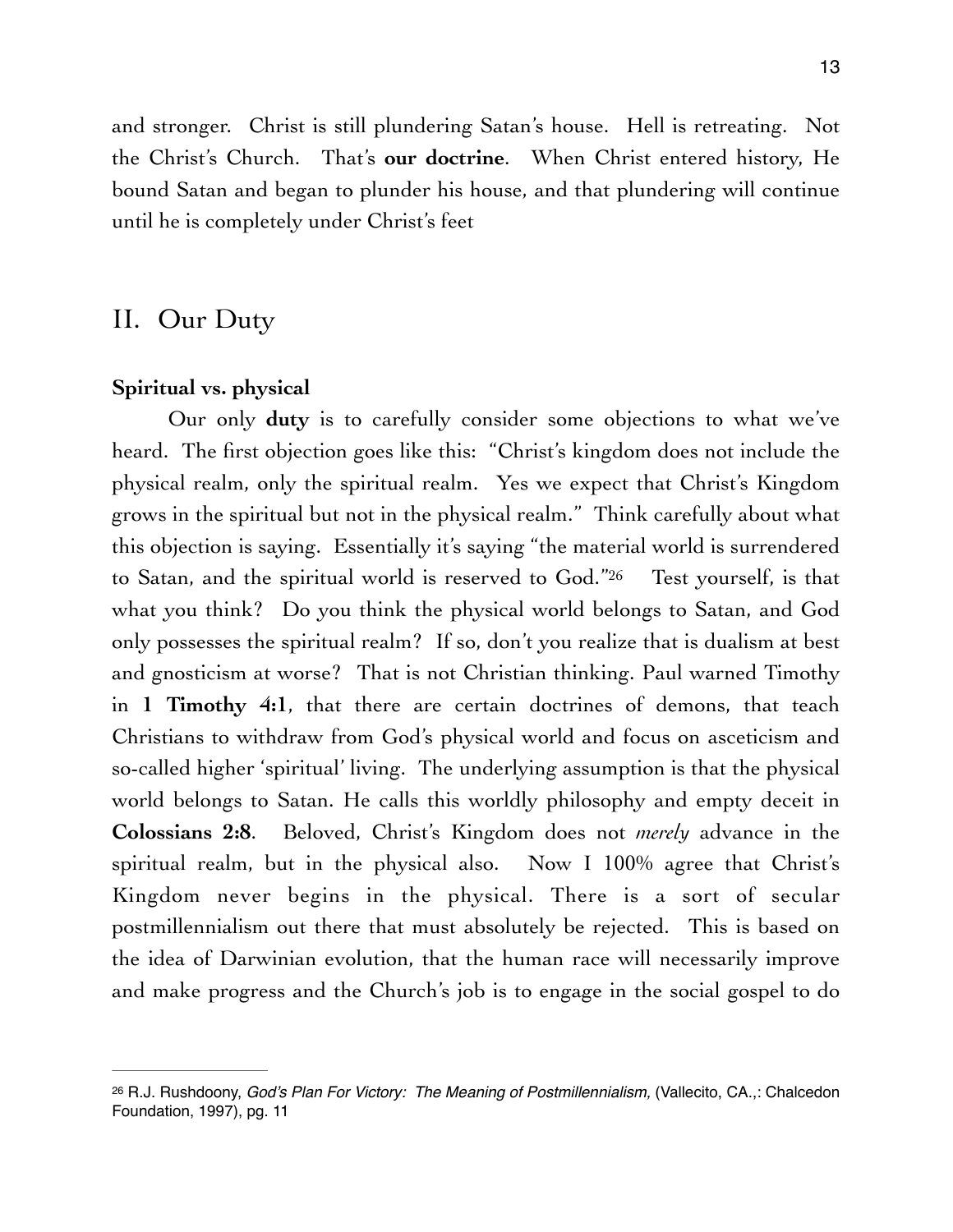our part in making this world a better place. That's a heresy. No, Christ Kingdom absolutely begins in the spiritual realm. How?

By giving us the new birth. **Ezekiel 36:26** "I will give you a new heart and put a new spirit within you; and I will remove the heart of stone from your flesh and give you a heart of flesh."

By removing all our guilt and wickedness and corruption. **Titus 2:14** "[He] gave Himself for us to redeem us from every lawless deed, and to purify for Himself a people for His own possession."

By imputing to us righteousness that will withstand the Great Day. **Philippians 3:9** "And be found in him, not having a righteousness of my own that comes from the law, but that which comes through faith in Christ, the righteousness from God that depends on faith"

<span id="page-13-1"></span>Christ absolutely transforms us spiritually *first*. But what happens after that? Do our lives in the physical realm remain the same? Absolutely not.<sup>[27](#page-13-0)</sup> When Jesus Christ transforms a soul, He begins His works of sanctification renewing, reforming and restoring that soul and this transformation necessarily manifests itself in the physical realm. This is the record of the NT. When Peter preached at Pentecost in Acts 2, that hostile Satan-enslaved crowd was transformed into the foundation of the NT Church. Instantaneously this manifested in the physical realm as they devoted to the Apostolic teaching, to fellowship, to the breaking bread, to prayers, and to sharing with those in need (**Acts 2:42-47**). Missionaries were sent all over the ancient world (**Acts 13-28**). And all the resistance you see to the gospel in all those cities like Iconium, Philippi, Thessalonica etc. was born precisely because the effects of the gospel was felt in

<span id="page-13-0"></span><sup>&</sup>lt;sup>[27](#page-13-1)</sup> The moon worshipper Abraham was transformed into the father of the nation of Israel. The cruel persecutor Saul transformed into the Apostle Paul—preacher of righteousness. The prodigal son transformed into loyal, loving dutiful son. The prostitute Rahab transformed into a woman of great faith risking her life in order to save the Israelite spies.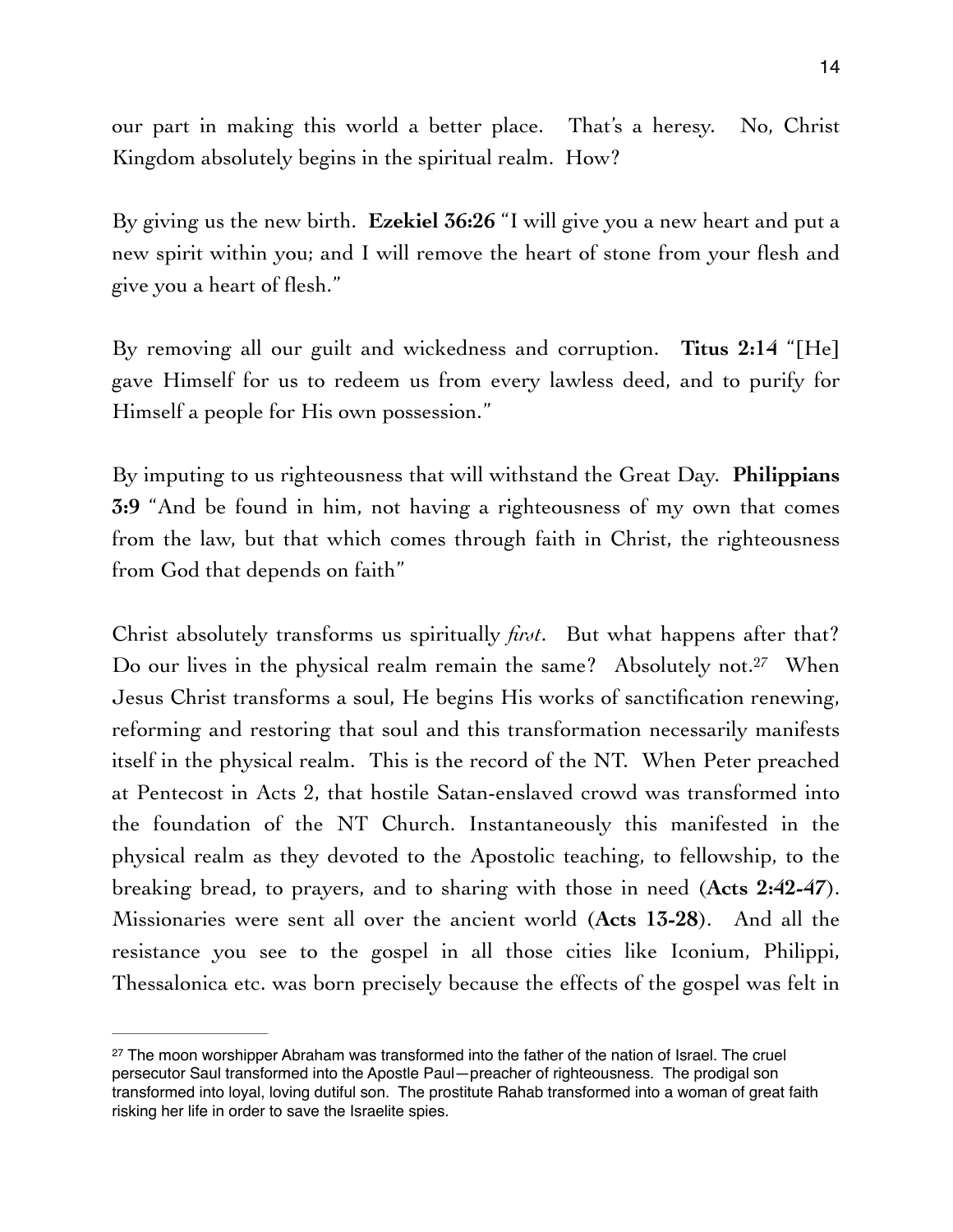the physical realm. As souls are transferred from the kingdom of darkness to the kingdom of God's beloved Son, satanic social orders and societal power structures are threatened. The gospel *threatens* Caesar worship, idol worship, ungodly magistrates, cronyism, slavery, prostitution, temple worship. These things are the foundation of Satan's kingdom. Satan doesn't care if you accept Jesus into your private heart. He cares if this gospel actually transforms you. He cares if you believe and act as if Jesus Christ is the true King over every sphere of life. Satan's house is plundered when Christians simply act as Christians ought to—bringing the gospel into every sphere of life. When the gospel is applied to marriages, child-rearing, economics, vocation, education, politics, the world is turned upside down. So no, is not true that Christ's kingdom only applies to the spiritual realm and not the physical. Christ is King over the spiritual and the physical and His gospel transforms both realms.

#### **But what about the evil we see in the world today?**

The last objection we need to answer is this: "But we see so much evil in the world today, clearly this is evidence that Satan is not bound. Clearly this world belongs to Satan." How do we answer that? First, that is called newspaper exegesis. We are not to interpret the Bible in light of what world looks like today. We have to interpret the world in light of the Bible. And we have already clearly seen that Jesus has declared that Satan is bound, and that the gates of hell will not prevail against the church. But secondly, I can certainly admit that there is much evil in the world today. It is a sad and tragic thing. But that there is evil in the world today, doesn't mean that Christ's Kingdom is not advancing. Imagine it's 1944, near the end of WW2. Just because the Allied forces hadn't conquered Berlin doesn't mean they weren't winning the war. Pick the most despotic dictator today. Think of the little man in North Korea. Oh the atrocities he commits upon his own people. Does the existence of North Korea mean that Christ is not plundering Satan's house today? Not at all. It just means that He hasn't plundered that room yet. We need to rightly judge history. We don't judge history by how it's been going the last 20 years. We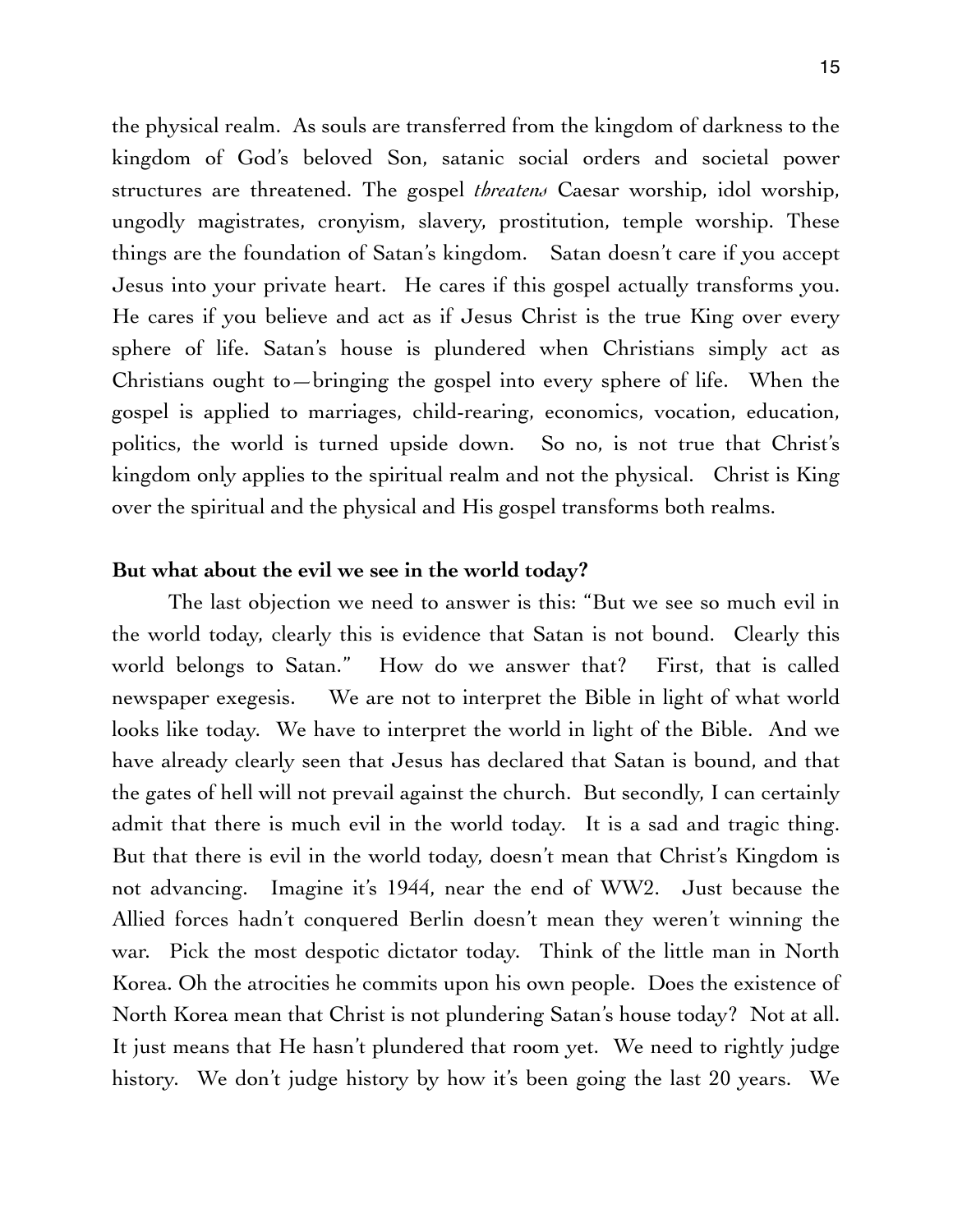need to look at the last 2,000. Has Christ been conquering over the last 2,000 years? Is there more light in the world than there was in the first century? Absolutely. King Jesus is reigning from Heaven and He is gradually putting all enemies under His feet as He said He would.

## III. Our Delight

#### **The match before the match**

Back when I wrestled in high school and college, there were always two matches you had to wrestle—the match *itself* and the match before the match. The match before the match was the mental match. Wrestlers would put their mean face on, slap their arms, legs and face, and strut around. Kind of like a blow fish, we puffed ourselves up to intimidate our opponent. If you could get your opponent to be afraid of you 9 times out of 10 you win. If you could intimidate them, the match was won.

#### **Intimidating evangelicals**

Beloved, Satan has largely intimidated evangelicalism for the last century. If we give into the *assumption* that the world belongs to Satan, that he is getting stronger and the Church is getting weaker, we will continue to retreat. Do you remember the spies who brought back the bad report 'There are giants in the land, we can't defeat them' (**Numbers 13:31**). What was the result of that generation for believing that bad report? They had to wander in the wilderness for 40 years. Only Joshua and Caleb—who believed the promise that Yahweh could defeat those giants—were allowed to enter the land. Is it possible that the we in the contemporary church have been wandering in the wilderness because we have been intimidated by the lie that Satan is stronger than Christ? Yes Satan is a roaring lion. Yes He is a fierce dragon that persecutes the Church. He is all those things. But Christ our Savior has overcome. He overcame our